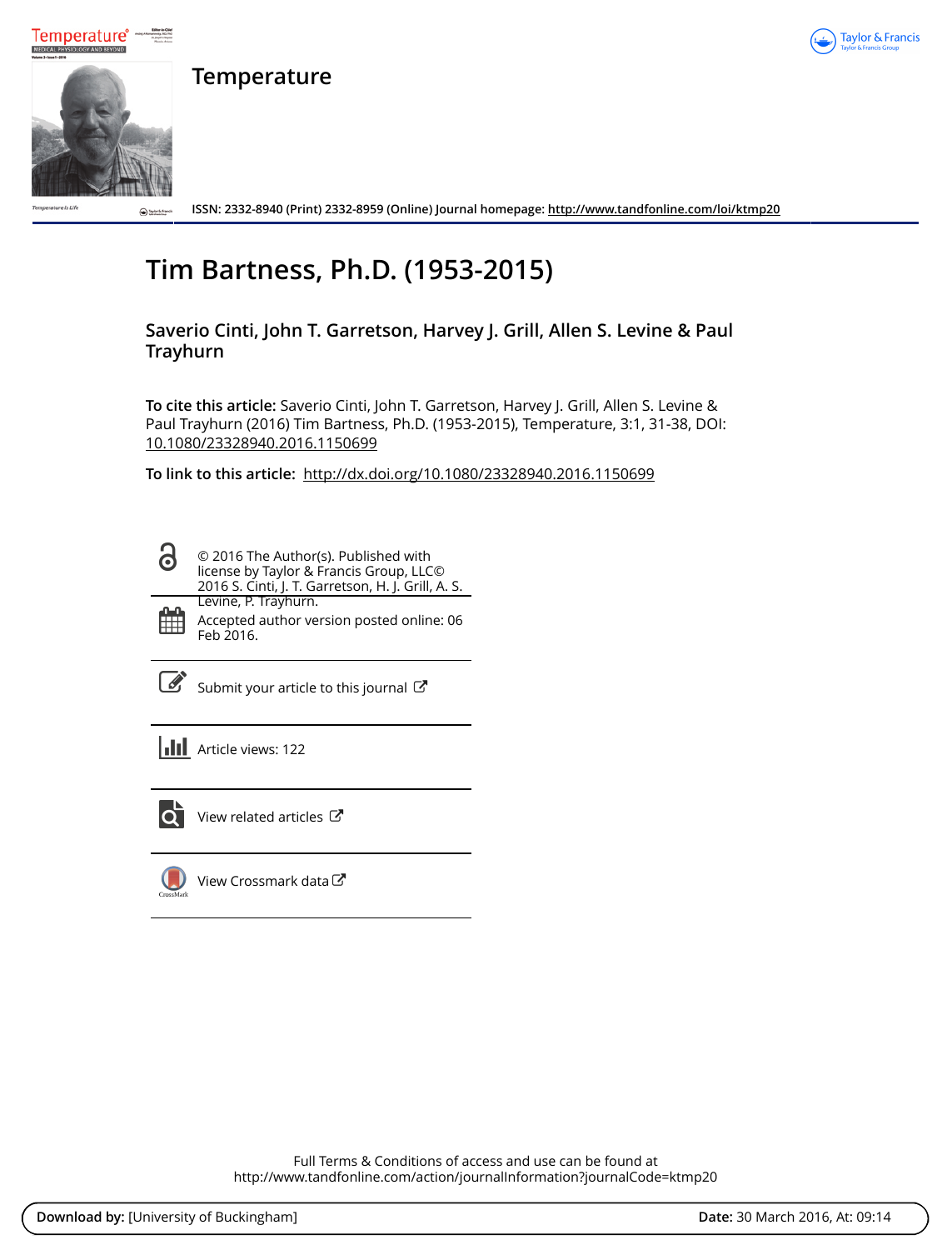#### FRONT MATTER: CHRONICLE



**a** OPEN ACCESS

# Tim Bartness, Ph.D. (1953-2015)

Tim Bartness ([Fig. 1\)](#page-2-0) was a friend, mentor, collaborator and leader to many scientists, younger and older, across a variety of disciplines. He died September 24, 2015 at the age of 62 after a one-year battle with multiple myeloma. Tim not only helped educate many of us, but also challenged us to think critically and to laugh heartily about both the bad and the good we experienced in life. Tim was dedicated to science and to those around him. He worked diligently on his research right up the very end until he no longer could.

During his graduate school days in Robert Waldbillig's laboratory (Waldbillig trained with Neal Miller, a true pioneer in the neuroscience of motivated behavior) Tim studied the neural control of food and water intake focusing on serotoninergic circuits. Following this he worked with Neil Rowland on energy systems related to insulin, metabolic efficiency and diabetic animal models. He spent further post-doctoral time with George Wade, Bruce Goldman and John Morley and Allen Levine. During that time he began the work on photoperiod and obesity in Siberian hamsters that he would become noted for. He also investigated neuropeptidergic control of food intake, effects of cold exposure on body composition and food intake, and further studies on metabolic efficiency.

In 1988 he was hired as an Assistant Professorship at Georgia State University, reaching full Professor in 1996 and Regents Professor in 2007. Tim's work at Georgia State was funded by a host of competitive grants from the National Institutes of Health and the National Science Foundation. One of his NIH grants was funded for 27 years, including a NIDDK MERIT award for 10 years. More remarkable is that each of Tim's submitted NIH grant proposals was awarded funding on the first submission without revision every time. His university recognized his efforts with the establishment of a Center for Obesity Reversal under his direction.

Tim's research led to a better understanding of the biology of adipose tissue, both white (WAT) and brown (BAT). He published extensively on the sympathetic and sensory nervous system innervation of these tissues and the neural control of WAT lipolysis and BAT thermogenesis. Tim's early studies helped define the mechanisms by which seasonal changes in photoperiod led to a 30% loss of body fat (from 50% to 20%) in Siberian hamsters. He evaluated foraging and hoarding animal behavior as well as melatonin receptor signaling associated with photoperiodism. He found that the duration of nocturnal melatonin secretion encodes day length cues and results in seasonal obesity via the central sites of the sympathetic nervous system (SNS) outflow to WAT.

Tim was a major contributor to the science linking, bidirectionally, the brain and white and brown adipose tissues. He was the first to define pre- and post-ganglionic sympathetic innervation of WAT using viral tract tracing, which was at the time a novel technique. His laboratory demonstrated the central nervous system (CNS) origins of SNA outflow from the brain to WAT. And soon after this, he and his colleagues also reported the CNS origins of the SNS efferent pathways that innervate BAT.

Tim never lost his interest in photoperiodism. Following up on earlier work, he demonstrated that melatonin receptor mRNA co-localized with CNS sympathetic nervous system outflow neurons. He and his colleagues found that alterations in the photoperiod would activate these circuits and result in increased norepinephrine turnover (sympathetic drive) within SNS neurons innervating WAT. Tim collaborated with others to identify key neurotransmitter systems involved in sympathetic outflow to white adipose tissue using PRV tract tracing with in situ hybridization. These key systems include melanocortin 4-receptors, mutations of which account for the most significant single gene defect that results in human obesity.

Color versions of one or more of the figures in this article can be found online at www.tandfonline.com/ktmp.

<sup>© 2016</sup> S. Cinti, J. T. Garretson, H. J. Grill, A. S. Levine, P. Trayhurn. Published with license by Taylor & Francis.

This is an Open Access article distributed under the terms of the Creative Commons Attribution-Non-Commercial License (http://creativecommons.org/licenses/ by-nc/3.0/), which permits unrestricted non-commercial use, distribution, and reproduction in any medium, provided the original work is properly cited. The moral rights of the named author(s) have been asserted.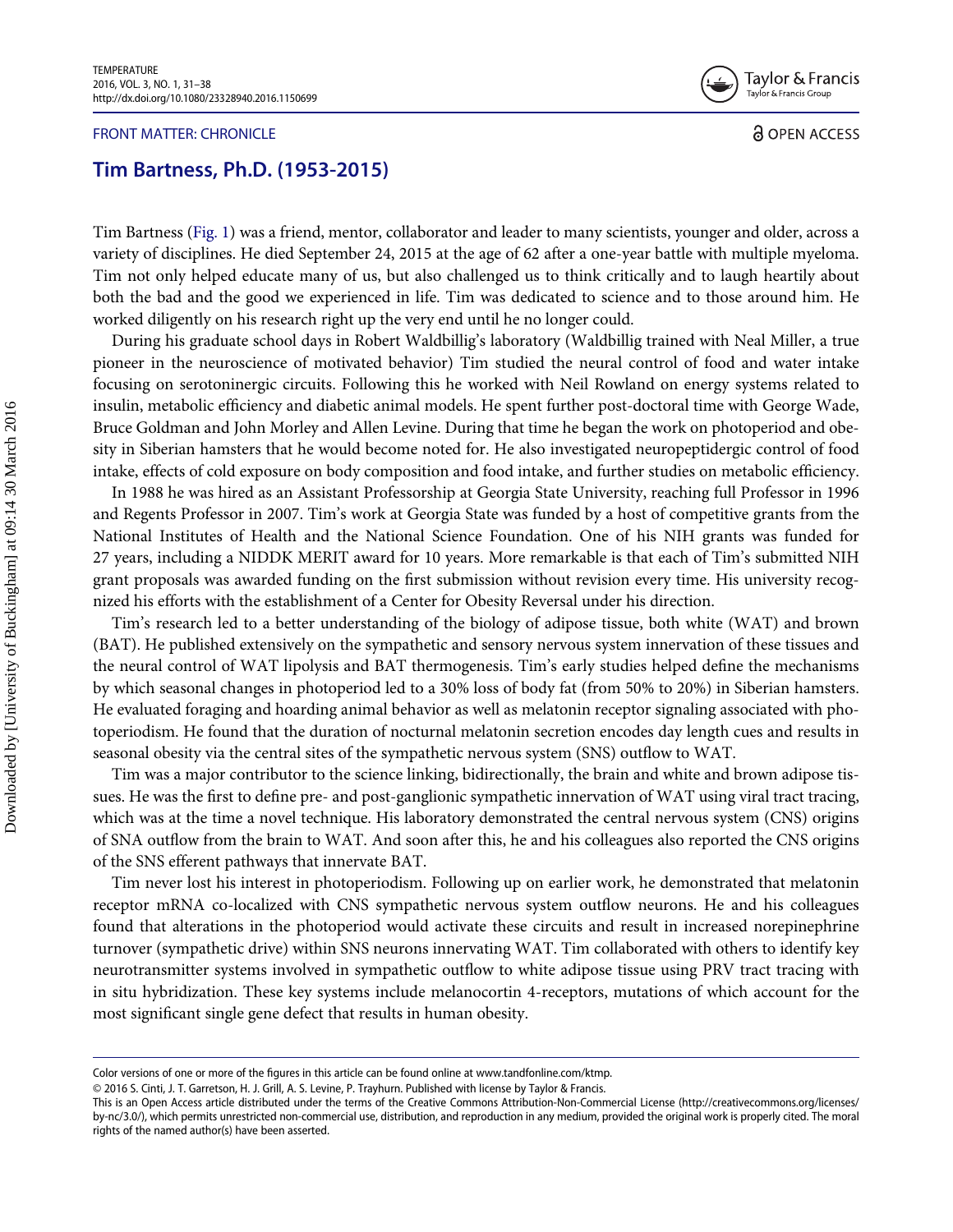<span id="page-2-0"></span>

Figure 1. Still image of Timothy J. Bartness (from video by Alex Dreuter, georgia state university college of arts and sciences).

Based on these neuroanatomical studies, Tim's laboratory then pursued physiological consequences of WAT sympathetic denervation using local micro-injections of neurotoxins that selectively destroyed sympathetic nerves. Such denervation blocked lipolysis stimulated by cold exposure, exercise, fasting and photoperiod change in hamsters. Based on Tim's results it is now understood that sympathetic drive to WAT initiates lipolysis. Tim and his colleagues also discovered that SNS innervation of WAT regulates adipocyte proliferation, an important part of the biology of obesity. Tim and his lab found that sympathetic denervation, but not sensory denervation, resulted in greatly increased adipocytes proliferation. It is now known that obese rodents and humans have decreased sympathetic activity to WAT, which could result in enhanced fat cell number.

More recently Tim's laboratory was the first to describe the sensory pathway connecting and informing the CNS of afferent events occurring in the fat pad. His laboratory used H129, a virus that progresses in the anterograde direction, which labels the sensory pathway connecting WAT to the brain involving a spinal sensory, but not parasympathetic connection. Together with Gary Schwartz and continued with Johnny Garretson, Tim used electrophysiological recordings from WAT sensory nerves, demonstrating that such sensory nerves monitor certain aspects of lipolysis. Tim and his colleagues proposed that the transmission of such WAT afferent information would be a key integrated element in the brain's efferent control of lipid mobilization.

The above is a very brief summary of some of Tim Bartness's landmark work (see [Table 1\)](#page-3-0). It is already clear that his students and collaborators will continue investigating this important line of research established by Tim.

At this point, we will include some personal comments about Tim by the authors of this obituary.

#### Words on mentorship: John T. Garretson

"The best way to motivate scientists is to engage them, encourage them, and stay out of their way," a quote by Jim Austin (2012) in his Perspective: On Motivation that permanently resided on Tim's email signature. This was his way, and one could in fact test this by changing the locks on the lab door and measuring the many months it would take him to find out. Where was he then? In his office, and always with the door open, easily found at the source of eclectic jazz riffs echoing through the hallways. Each week Tim met with every undergraduate, master's, and Ph.D. student, postdoc, senior scientist, and technician in lab member one-on-one sessions [\(Fig. 2](#page-4-0)). When we met, we talked about our data, our wins, our losses, our futures and our lives. His door was literally and figuratively always open for us and for anyone else who dared. He was our fearless leader, our mentor, our friend, and is and will forever be missed.

His mentorship style was unique and admirable. Instead of forcing or shaming students to produce the data 'we predicted,' he instead encouraged us to find meaning and enthusiastically discover the truth of a seemingly strange result on our own but help from him always at the sideline. "The data never lie," he would say, meanwhile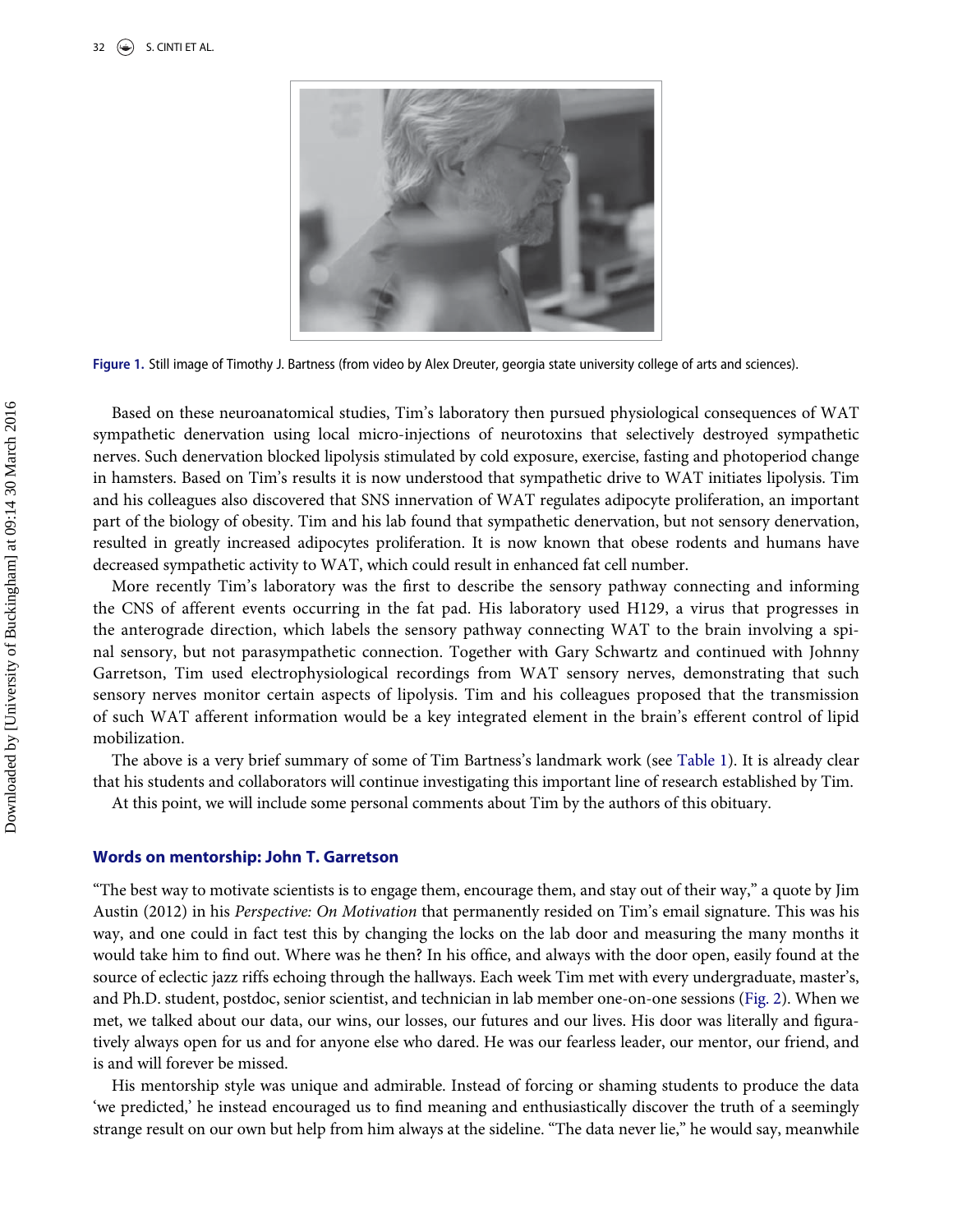<span id="page-3-0"></span>Table 1. Landmark publications of Timothy J. Bartness.

| Primary Research Article Title                                                                                                                                                                                     | Authors                                                                                                                      | Journal                                                            | Year |
|--------------------------------------------------------------------------------------------------------------------------------------------------------------------------------------------------------------------|------------------------------------------------------------------------------------------------------------------------------|--------------------------------------------------------------------|------|
| Photoperiodic Control of Body Weight and<br>Energy Metabolism in Syrian Hamsters<br>(Mesocricetus auratus): Role of Pineal                                                                                         | Timothy J Bartness, George N Wade                                                                                            | Endocrinology                                                      | 1984 |
| Gland, Melatonin, Gonads, and Diet<br>Distributed forebrain sites mediate<br>melatonin-induced short-day responses<br>in Siberian hamsters                                                                         | Claudia Leitner, Timothy J Bartness                                                                                          | Endocrinology                                                      | 2010 |
| Central nervous system origins of the<br>sympathetic nervous system outflow to<br>white adipose tissue                                                                                                             | Maryam Bamshad, Victor T Aoki, M Gregory<br>Adkison, Wade S Warren, Timothy J<br><b>Bartness</b>                             | AJP – Regulatory, Integrative and<br><b>Comparative Physiology</b> | 1998 |
| CNS origins of the sympathetic nervous<br>system outflow to brown adipose tissue                                                                                                                                   | Maryam Bamshad, C Kay Song, Timothy J<br><b>Bartness</b>                                                                     | AJP - Regulatory, Integrative and<br><b>Comparative Physiology</b> | 1999 |
| Direct innervation of white fat and adrenal<br>medullary catecholamines mediate<br>photoperiodic changes in body fat                                                                                               | Gregory E Demas, Timothy J Bartness                                                                                          | AJP - Regulatory, Integrative and<br><b>Comparative Physiology</b> | 2001 |
| Sympathetic innervation of white adipose<br>tissue and its regulation of fat cell<br>number                                                                                                                        | Robert R Bowers, William TL Festuccia, C Kay<br>Song, Haifei Shi, Renato H Migliorini,<br><b>Timothy J Bartness</b>          | AJP - Regulatory, Integrative and<br><b>Comparative Physiology</b> | 2004 |
| Melanocortin-4 receptor mRNA is expressed<br>in sympathetic nervous system outflow<br>neurons to white adipose tissue                                                                                              | C Kay Song, Raven M Jackson, Ruth BS Harris,<br>Denis Richard, Timothy J Bartness                                            | AJP - Regulatory, Integrative and<br><b>Comparative Physiology</b> | 2005 |
| White adipose tissue lacks significant vagal<br>innervation and immunohistochemical<br>evidence of parasympathetic innervation                                                                                     | Antonio Giordano, C Kay Song, Robert R<br>Bowers, J Christopher Ehlen, Andrea<br>Frontini, Saverio Cinti, Timothy J Bartness | AJP - Regulatory, Integrative and<br><b>Comparative Physiology</b> | 2006 |
| Differential sympathetic drive to adipose<br>tissues after food deprivation, cold<br>exposure or glucoprivation                                                                                                    | Nilton A Brito, Marcia N Brito, Timothy J<br><b>Bartness</b>                                                                 | AJP - Regulatory, Integrative and<br><b>Comparative Physiology</b> | 2008 |
| Anterograde transneuronal viral tract<br>tracing reveals central sensory circuits<br>from white adipose tissue                                                                                                     | C Kay Song, Gary J Schwartz, Timothy J<br><b>Bartness</b>                                                                    | AJP - Regulatory, Integrative and<br><b>Comparative Physiology</b> | 2009 |
| Central sympathetic innervations to visceral<br>and subcutaneous white adipose tissue                                                                                                                              | Ngoc Ly T Nguyen, Jessica Randall, Bruce W<br>Banfield, Timothy J Bartness                                                   | AJP - Regulatory, Integrative and<br><b>Comparative Physiology</b> | 2014 |
| Short and long sympathetic-sensory<br>feedback loops in white fat                                                                                                                                                  | Vitaly Ryu, Timothy J Bartness                                                                                               | AJP - Regulatory, Integrative and<br><b>Comparative Physiology</b> | 2014 |
| Brown Adipose Tissue Has Sympathetic-<br>Sensory Feedback Circuits                                                                                                                                                 | Vitaly Ryu, John T Garretson, Yang Liu, Cheryl<br>H Vaughan, Timothy J Bartness                                              | The Journal of Neuroscience                                        | 2015 |
| Effects of food deprivation and restriction,<br>and metabolic blockers on food<br>hoarding in Siberian hamsters                                                                                                    | Timothy J Bartness, Marion R Clein                                                                                           | AJP - Regulatory, Integrative and<br><b>Comparative Physiology</b> | 1994 |
| Partial lipectomy, but not PVN lesions,<br>increases food hoarding by Siberian<br>hamsters                                                                                                                         | Andrea D Wood, Timothy J Bartness                                                                                            | AJP - Regulatory, Integrative and<br><b>Comparative Physiology</b> | 1997 |
| Agouti-related protein increases food<br>hoarding more than food intake in<br>Siberian hamsters                                                                                                                    | Diane E Day, Timothy J Bartness                                                                                              | AJP - Regulatory, Integrative and<br><b>Comparative Physiology</b> | 2004 |
| Peripheral ghrelin injections stimulate food<br>intake, foraging, and food hoarding in<br>Siberian hamsters                                                                                                        | Erin Keen-Rhinehart, Timothy J Bartness                                                                                      | AJP - Regulatory, Integrative and<br><b>Comparative Physiology</b> | 2005 |
| Peroxisome Proliferator-Activated Receptor<br>$\gamma$ Controls Ingestive Behavior, Agouti-<br>Related Protein, and Neuropeptide Y<br>mRNA in the Arcuate Hypothalamus                                             | John T Garretson, Brett JW Teubner, Kevin L<br>Grove, Almira Vazdarjanova, Vitaly Ryu,<br>Timothy J Bartness                 | The Journal of Neuroscience                                        | 2015 |
| Central ghrelin increases food foraging/<br>hoarding that is blocked by GHSR<br>antagonism and attenuates<br>hypothalamic paraventricular nucleus<br>neuronal activation                                           | M Alex Thomas, Vitaly Ryu, Timothy J<br><b>Bartness</b>                                                                      | AJP - Regulatory, Integrative and<br><b>Comparative Physiology</b> | 2015 |
| <b>Review Article Title</b>                                                                                                                                                                                        | Authors                                                                                                                      | Journal                                                            | Year |
| Photoperiodic control of seasonal body                                                                                                                                                                             | Timothy J Bartness, George N Wade                                                                                            | Neuroscience & Biobehavioral Reviews                               | 1986 |
| weight cycles in hamsters<br>The timed infusion paradigm for melatonin<br>delivery: what has it taught us about the<br>melatonin signal, its reception, and the<br>photoperiodic control of seasonal<br>responses? | Timothy J Bartness, J Bradley Powers, Michael<br>H Hastings, Eric L Bittman                                                  | Journal of Pineal Research                                         | 1993 |
| Neural and hormonal control of food<br>hoarding                                                                                                                                                                    | Timothy J Bartness, Erin Keen-Rhinehart,<br>Megan J Dailey, Brett JW Teubner                                                 | AJP - Regulatory, Integrative and<br><b>Comparative Physiology</b> | 2011 |
| Neural innervation of white adipose tissue                                                                                                                                                                         | Timothy J Bartness, Yang Liu, Yogendra B                                                                                     | Frontiers in Neuroendocrinology                                    | 2014 |

Shrestha, Vitaly Ryu

Downloaded by [University of Buckingham] at 09:14 30 March 2016 Downloaded by [University of Buckingham] at 09:14 30 March 2016

and the control of lipolysis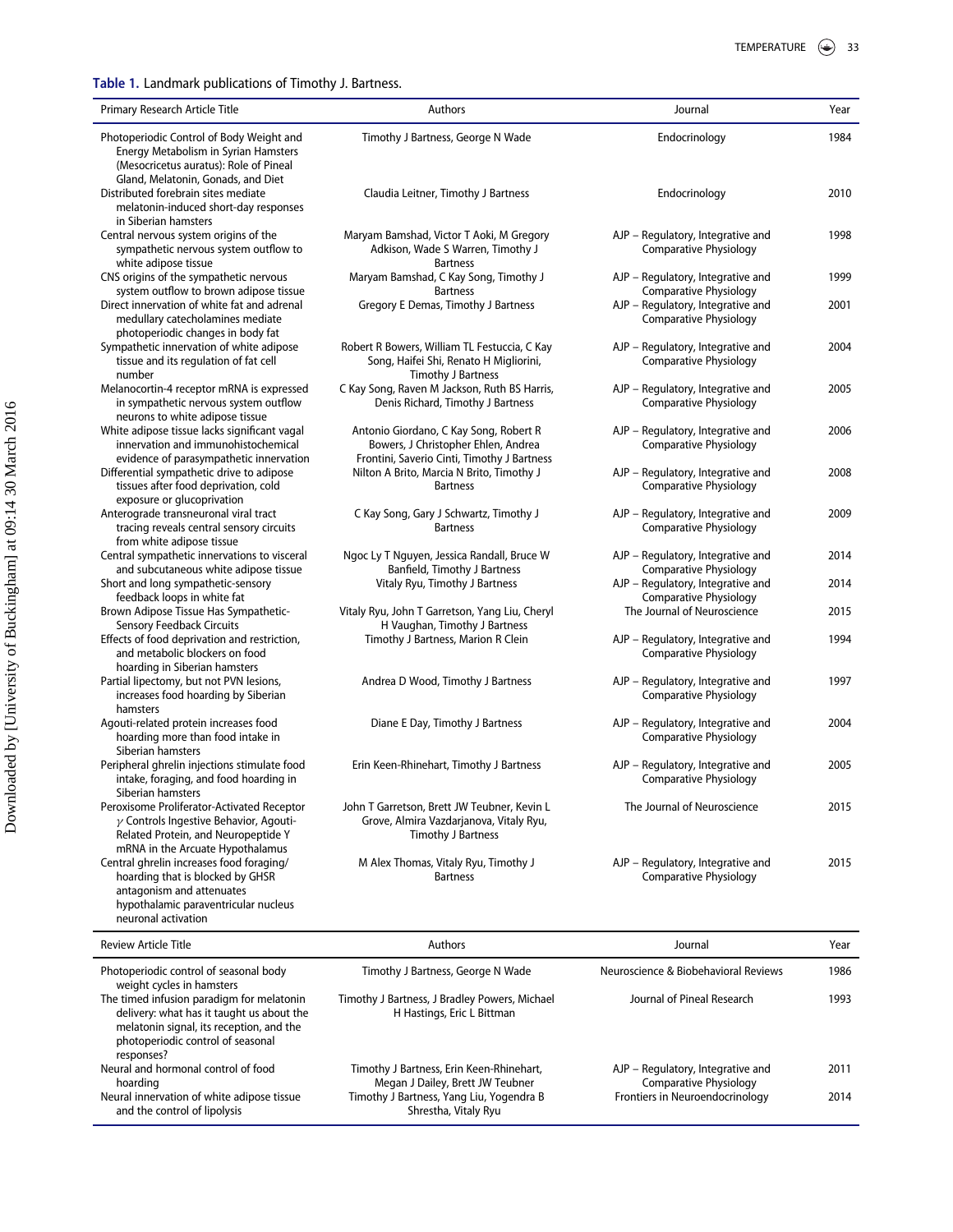<span id="page-4-0"></span>

Figure 2. Tim Bartness Lab (2014). People from left to right (back): Dr. Laura Szymanski, Alex Thomas, Dr. Timothy J. Bartness, Dr. Fabiana Evangelists, Nick Johnson, Dr. Vitaly Ryu, Johnny Garretson; left to right (front): Ngoc Ly Nguyen, Sierra Williams, Eleen Zarebidaki, Jennifer Mendes.

giving us critical skills to create the perfect experiments needed to disprove our hypothesis always as in the style of John Platt's (1964) Strong Inference. He cared, and was very good at it. His passion for good data and even for small wins was infectious, spreading to us all in a way that now seems impossible to have come from only one man. Always available by email when not in person, it was common to have more than 20 back and forth emails about life and science later than midnight on Sunday. Tim showed us the meaning of motivation, of perseverance, of creativity, of discipline, all leading by example. He fought for what he believed in and most often it was fighting for his students: for our success.

This present collection of entries and what has been written elsewhere in Tim's memorial may appear to demonstrate his life's work as a great scientific collection and a logical cohesion of creatively uncovered facts and ideas; however, his life's work was actually us: his lab family. On whom he constantly washed over advice driven by his experience with research, writing, and life at an overwhelming pace. Every moment with him was a learning experience and his advice has been "burned" into us all by means of repetition. Working with Tim, never

<span id="page-4-1"></span>

Figure 3. Dr. Harvey Grill (left) and Dr. Tim Bartness (right) in New Orleans.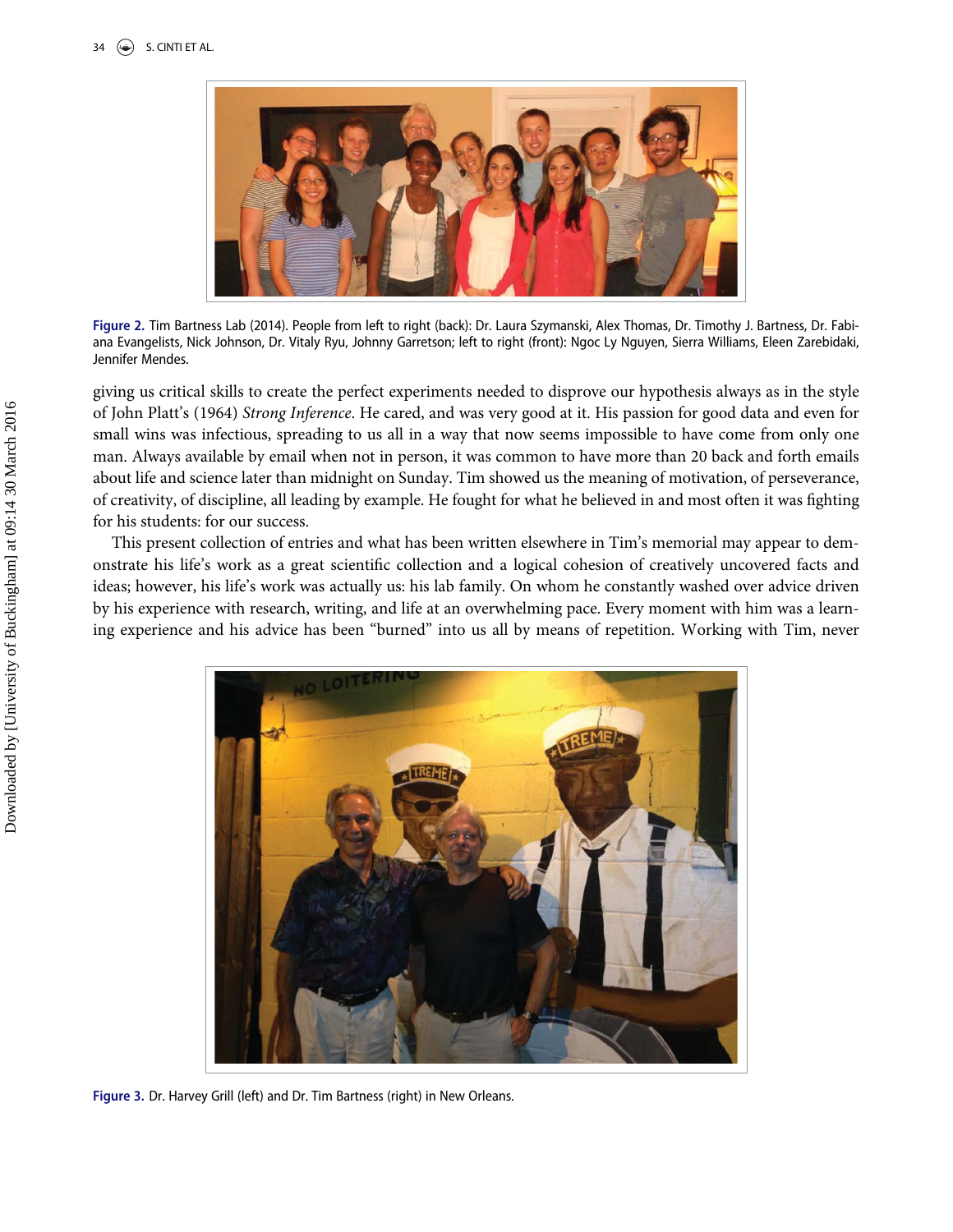'for' Tim, his academic offspring have inherited 3 primary traits. One) Start early, work hard; 2) Take time to think before you act, it is usually better than acting wrongly then being forced to think; and finally, 3) if you're not having fun, then you're doing it wrong. These were his keys to success, his sources of meaning, and now his legacy for many to follow: I know I will.

### Words from colleagues and friends

#### Saverio Cinti

Dear Tim, I will never forget our friendship.

I will never forget when you came to my 1999 Congress at Portonovo, Italy. The Meeting was a satellite of the Milan European Congress of Obesity, but you came directly from Atlanta to attend the meeting and to propose a collaboration with my group in the field of innervation of white adipose tissue. I was honored by this event that was also the starting point of our long lasting collaboration and friendship.

I will never forget our meeting at the 134th Nobel Symposium "The Adipocyte a Multifunctional Cell" in Gothenburg, Sweden. About thirty scientists from all over the world, but mainly from US were present. We were all quite concentrated on our own research data in order to give the best of our self. In that quite professional atmosphere your kindness, playful spirit and friendship was very important to me and for many other Colleagues present at that event.

I will never forget that you really wanted a couple of watercolor paintings of mine even requesting to buy them. I was honored by your request and, of course, I sent you them as a gift.

I will never forget your invite to your lab to lecture to your students in 2011. I was in a sabbatical period at Harvard and it was a very hard working period and a lonely time for me. When I met you at the airport I really felt "at home" being "only" about 5 thousand miles from my own family. In "my" room I had the satisfaction to see my paintings. Your cats were 2 kids for you and I remember the kind of love you were able to express to them while giving them food and allowing the most affectionate of them to stay in your bed during the night. I still remember our conversations dealing with our most intimate aspects of our own lives and a mutual understanding at the end of that short stay leading to a reciprocal deep friendship although our direct contacts have been and would always be quite occasional. I remember the restaurants, the museum and the numerous frank conversations with laughter that conferred a special mood at that visit.

I will never forget your passion and determination in defense of our scientific data on innervation of adipose tissues when we were in competition with other groups.

I will never forget your prominent contribution to adipose tissues science, perfectly described by colleagues in this paper. Your leadership and behavior in the lab was not different from your wonderful personality. I observed the gratitude of your collaborators for your kindness that together with your expertise created a very lovely and excellent environment in your lab.

I will never forget your spirit and continuous joking with the story of Godfather (me, because Italian) and Consigliori (you, being blond and American).

I will never forget your composed silence during your last year.

I will never forget you Tim, my very good friend.

#### Harvey Grill

Tim and I were close friends and colleagues [\(Fig. 3\)](#page-4-1). We shared a grant for a number of years, wrote papers together, and had wonderful brain storming sessions. Over the years we attended many meetings together and in the context of that travel, given our shared a love of music, we invariably spent time going to concerts and listening to and buying music. We introduced each other's keynote addresses at the Obesity Society meeting, read and critiqued each other's Specific Aims pages, and constantly sent each other music we thought the other would enjoy.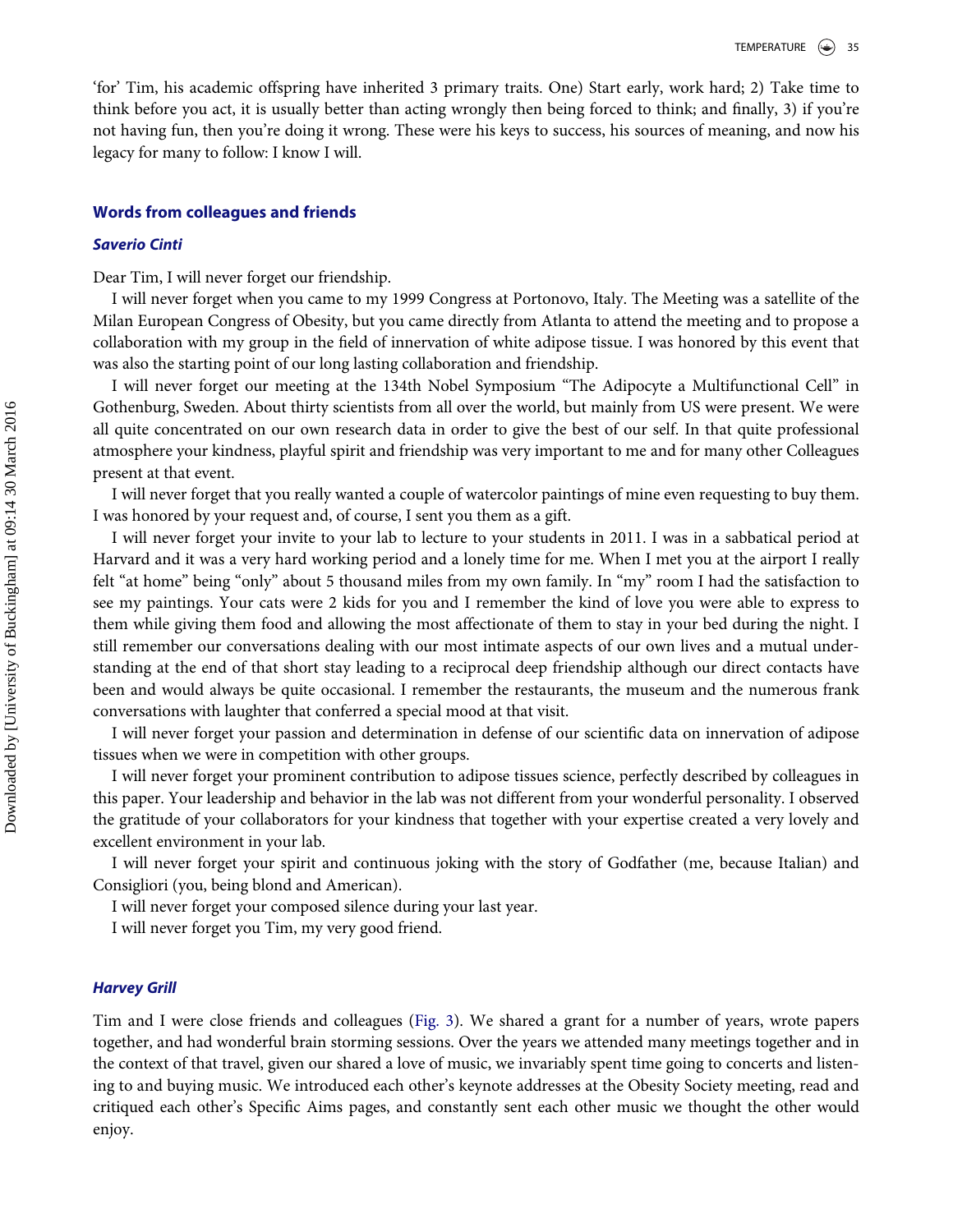Our joint interest in the neurobiology of regulatory physiology and in the contribution of a number of regulatory peptides to energy intake, energy expenditure, and thermoregulation sparked many conversations and generated ideas for experiments. We shared the perspective that the neural control of these critical systems was anatomically distributed rather than centered and included but extended well beyond the contributions of hypo-thalamic neurons. Among my favorite findings from the work we published together are the following two.<sup>[1,2](#page-8-0)</sup> We determined that hindbrain melanocortin receptor stimulation elevated UCP-1 mRNA expression in BAT that was driven by sympathetic outflow to BAT, abolished by surgical denervation of BAT, and mediated by circuitry intrinsic to the caudal brainstem and spinal cord as these responses were observed in rats with isolated caudal brainstems. Another series of experiments showed that despite surgically eliminating all neural influences of hypothalamic neurons, cold exposure triggered sympathetic energetic and cardiac responses via activation of caudal brainstem and spinal circuitry that were comparable in many, but not in all, respects to those seen in neurologically intact rats. Control rats exposed to 4, 8 or 12 degree temperatures for 6 h periods maintained their core temperature  $[T(c)]$  throughout. Similarly, chronic decerebrate (CD) rats maintained  $T(c)$  for the 8 and 12 °C exposures, but during 4 °C exposure T(c) declined 2 °C. Tachycardia magnitude was graded with decreases in environmental temperature for control rats, but CDs tachycardia was similarly elevated for all temperatures. Cold increased norepinephrine turnover in BAT, heart, and some white adipose tissue depots in both CDs and controls compared with their respective room temperature controls.

Tim was a dedicated mentor (well described by Johnny Garretson), a tireless advocate for the support of early career investigators, and through his continuous service on NIH Study sections was an exemplary advocate for research support for his areas of science. Tim and I were very close and during his battle with cancer we spoke very often on the telephone. I miss him and wish I could highlight his name on my phone and hear his voice again. I can imagine the sound of his voice and the way he would say "Harv" when he knew I was on the other end.

## Allen S. Levine

Tim and I had been colleagues and friends since 1984. I remember the letter Tim wrote to John Morley and me asking to join our laboratory. He was convinced that together with our staff, graduate students and postdoctoral fellows, he would contribute to making this one of the better "feeding labs" in the country. John and I had established a laboratory together at the Minneapolis VA Medical Center in 1979 and were new to the field of food intake regulation. At the time Tim joined our laboratory we had 3 other superb postdoctoral fellows who have had highly successful careers in science, namely Charles Billington, Blake Gosnell and Dean Krahn.

Tim published 10 papers during his time in our laboratory. He contributed a great deal to all of these studies and his broad scholarly interests and persistence moved us into areas of research we had not worked on previously. Asking some of the folks who were in the lab with us in 1982-1986 they remembered that Tim had a wicked sense of humor, was extremely well read in multiple areas of neuroscience and knew the scientific family trees of every young scientist in our field. He also was a master designer of complex experiments. It was a time when our laboratory was like a family. We traveled together to meetings, shared hotel rooms, talked science incessantly and simply had fun.

Tim and I continued to see each other at meetings where we talked about our research, but also shared our love for jazz and blues. I played piano in the Catskill Mountains growing up and wanted to be a jazz musician-Tim studied saxophone as an adult and loved every moment of it. He had a vast CD collection of all types of music and would send colleagues links to some of his favorite tunes. During the last year of Tim's life we talked often. Despite our speaking about when we should retire, I felt that Tim loved his lab much too much to stop working. Even during his darkest hours he was reading and writing and working with his students. Tim served as an external reviewer of the Minnesota Obesity Center, which I directed, and he wrote a thorough review even when he was ill.

One of the most satisfying moments for me was to nominate Tim as a fellow in the American Association for the Advancement of Science. All of his nomination letters were stellar and he was named a fellow several years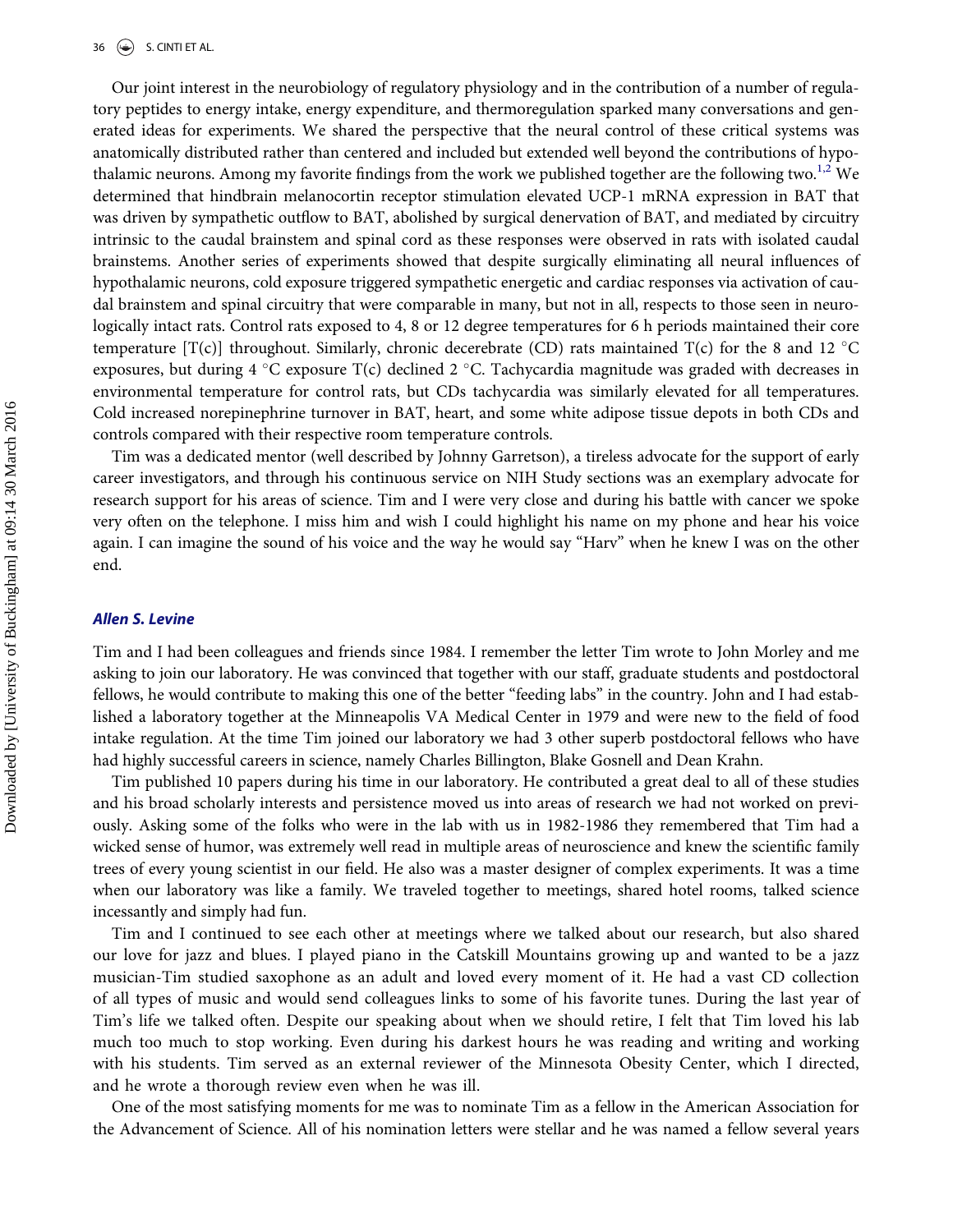ago. I have always been proud of Tim's accomplishments and loved him dearly. We will all miss Tim and I will miss calling up "little Tim" on the phone and hearing him say bye "Big Al."

#### Paul Trayhurn

I first came to know of Tim in 1985 through Dr George Wade who at the time was spending a sabbatical with me at the Dunn Nutrition Laboratory in Cambridge, UK. George talked eloquently of Tim who had been a post-doctoral fellow with him at the University of Massachusetts. A short while later Tim and I made contact, and a collaboration ensued while I was at the University of Alberta, Canada, in which we investigated the effects of high fat diets on hibernation and adipose tissue function in the Turkish hamster (Mesocricetus brandti). At the time, Tim was particularly interested in dietary lipid and hibernation, and Turkish hamsters offered a valuable model. The project was very much driven by Tim and our role in Edmonton was to examine what were (and are) the major biochemical indices of thermogenic capacity in brown adipose tissue – mitochondrial content, cytochrome c oxidase activity and the amount of uncoupling protein-1. The results were published in the Journal of Comparative Physiology B in 1991, and although not dramatic they demonstrated for me the very real pleasure of collaborating with Tim.

Our next substantial interaction was in 1993, immediately prior to the "Life in the Cold" Symposium in Colorado. We were both planning to attend that meeting and Tim invited me to visit him and his group in Atlanta prior to going to Colorado. At the time I was based in Aberdeen, Scotland, and flew to Atlanta from Glasgow via Washington. His children were with him at the airport and I remember vividly that he had conjured up the image of someone coming from an exotic land who might be wearing strange clothes (kilt and sporran) and speaking with an impenetrable accent. Instead, they saw (with much disappointment) a tired Englishman who through jetlag was incapable of reproducing a Scottish accent - and indeed was almost incoherent in his own standard English. I stayed at Tim's house during my visit and recall with great afection his warm and generous hospitality.

Tim and I maintained occasional contact thereafter, and I was deeply impressed by his developing studies on the central origins of the innervation to the adipose tissues, both brown and white, and on the role of the SNS in regulating adipocyte proliferation and function. His use of pseudorabies virus (PRV) as a retrograde tracer from adipose tissue to brain areas was pioneering and extremely influential. The series of pivotal investigations by him and his group cemented his reputation internationally, and I was able to encourage his invitation to speak at meetings that I was involved in organizing, including the Symposium on "New Developments in Adipose Tissue Biology," in Portonovo, Italy, arranged and hosted by Saverio Cinti, and the Summer 2004 Meeting of the UK Nutrition Society on the "Biology of Obesity," held in Dublin, Ireland. Tim's presentations at these and other meetings were invariably committed, scholarly, and intense - and everyone knew that they were listening to someone special.

Our final collaboration was when a PhD student and I at the University of Liverpool, UK, were studying nerve growth factor in white adipose tissue, both in relation to the growth and maintenance of the innervation of the tissue and the putative role of NGF in the inflammatory response within fat. To help explore this, Tim sent white adipose tissue depots from the dwarf hamsters (*Phodopus campbelli*) that he was working with at the time where one side of the depot had an intact innervation while the other had been surgically denervated. We were concerned to examine the expression of NGF and other adipokine genes, but came up against the difficulty that because of sequence differences our probes would not hybridize with mRNA from *Phodopus campbelli*. As a consequence, we had to sequence certain mRNAs and many will be surprised to know that among Tim's many scientific contributions are partial sequences (deposited in gene databases) of nerve growth factor and leptin from dwarf hamsters.

The last time Tim and I met was in Liverpool a decade or so ago when he and Ruth (Harris) were visiting her relatives in the North of England. After talking science in the lab with Tim's customary engagement, we visited Liverpool Metropolitan Cathedral (known locally as "Paddy's wigwam," because of the Irish connection and the design of the building), on the edge of the University campus. So my final memory of Tim is saying farewell in unusually bright sunlight outside this unique and iconic building – how very fitting.